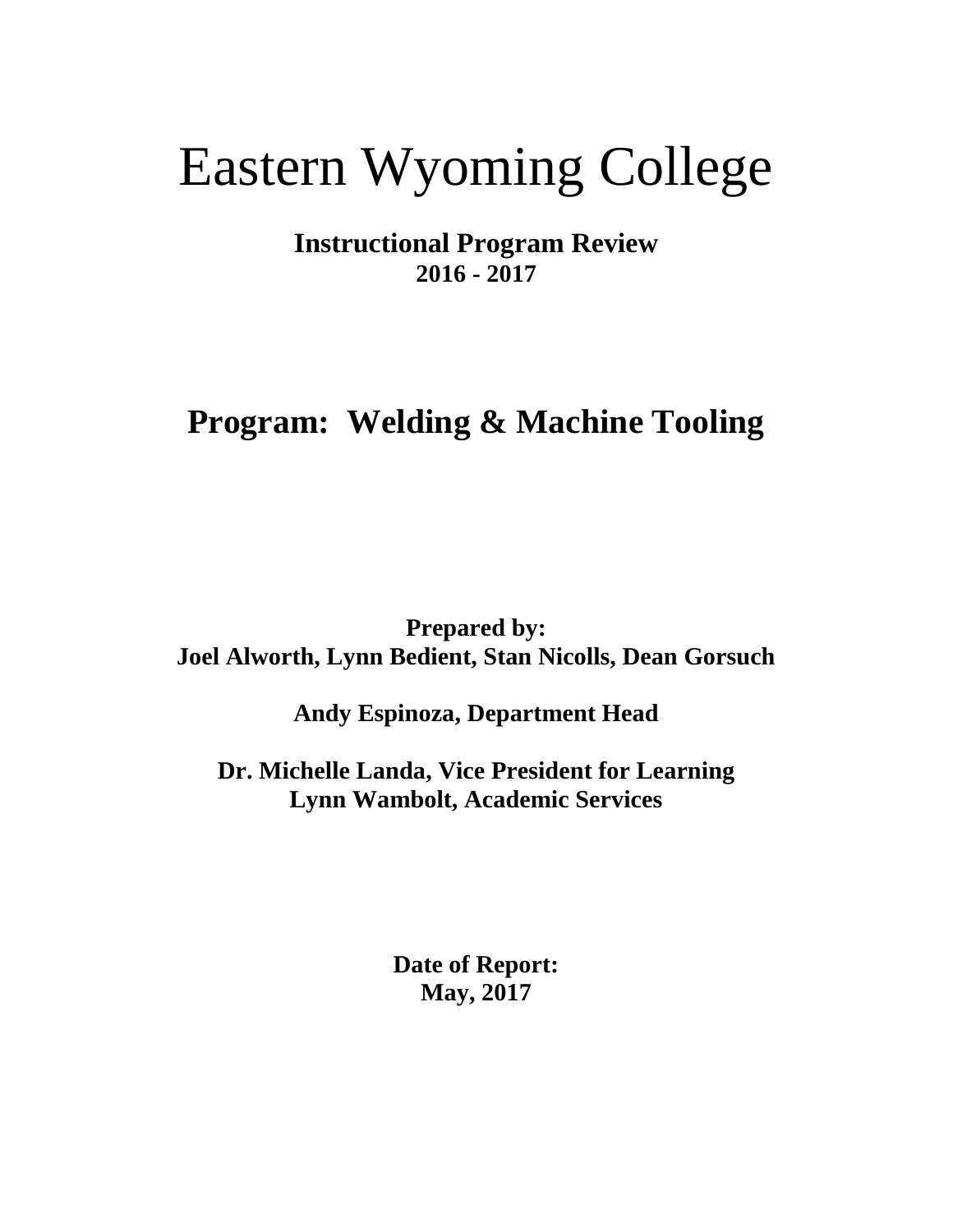### **EASTERN WYOMING COLLEGE Instructional Program Review**

**Program Name:** Welding and Joining Technology & Machine Tool Technology

#### **Part I: Statistical Data from the past three years:**

|                                  | 2013-2014 | 2014-2015 | 2015-2016 | 5-Year Average |
|----------------------------------|-----------|-----------|-----------|----------------|
| <b>Annualized FTE Enrollment</b> | 214.3     | 204.7     | 195.9     | 209.9          |
| Annualized FTE Faculty           | 8.4       | 7.2       | 9.8       | 9.2            |
| # Students                       | 127       | 125       | 131       | 137            |
| # Graduated                      | 76        | 79        |           | 69             |

 $\text{FTE} = \text{Full-time equivalent}$  Notes:

Modes of Delivery:

online compressed video X face-to-face

Advisory Committee Members

Academic

Dr. Michelle Landa, EWC Vice President, Lynn Wambolt, EWC Academic Services, John Hansen, EWC Foundation, Andy Espinoza, Welding Department Head

EWC Welding Instructors Lynn Bedient, Stan Nicolls, Joel Alworth & Dean Gorsuch

Business Partners

Tom Briggs, Western Sugar; Bryce Schlagel, Schlagel Manufacturing; Wade Bruch, Pinnacle Bank; Alan Dahl, B&C Steel & Dave Traverso, Cloud Peak Energy;

#### **Revisions in Curriculum since Last Review**

2016 – Established Douglas campus credit-program

2017 – Topics course -Integration of 3D Printing Technology in CAD courses

2017 –Topic Course – HLC certification of adjunct instructors

#### **Description of State and National Trends** (if applicable)

| <b>United States</b>                  | Employment |         | Percent | <b>Job Openings</b> |
|---------------------------------------|------------|---------|---------|---------------------|
|                                       | 2015       | 2024    | Change  |                     |
| Welding, Soldering, & Brazing Workers | 397.900    | 412.300 | 4%      | 14,400              |
| <b>Machinists</b>                     | 477.500    | 506,150 | 6%      | 28650               |
| Wyoming                               | Employment |         | Percent | <b>Job Openings</b> |
|                                       | 2016       | 2017    | Change  |                     |
| Welding, Soldering, & Brazing Workers | 1979       | 2010    | 2%      | 30                  |
| <b>Machinists</b>                     | 706        | 580     | $-15%$  | 36                  |

Bureau of Labor Statistics, U.S. Department of Labor, Occupational Outlook Handbook, 2016-17 Edition, Welders, Cutters, Solderers, and Brazers, <https://www.bls.gov/ooh/production/welders-cutters-solderers-and-brazers.htm> (visited March 28, 2017).

Note: the data for the State Employment Trends and the National Employment Trends are not directly comparable. The projection period for state data is from 2016-2017, while the projection for national data is from 2015-2024. Job Opening refers to the average annual Job openings due to growth and net replacement.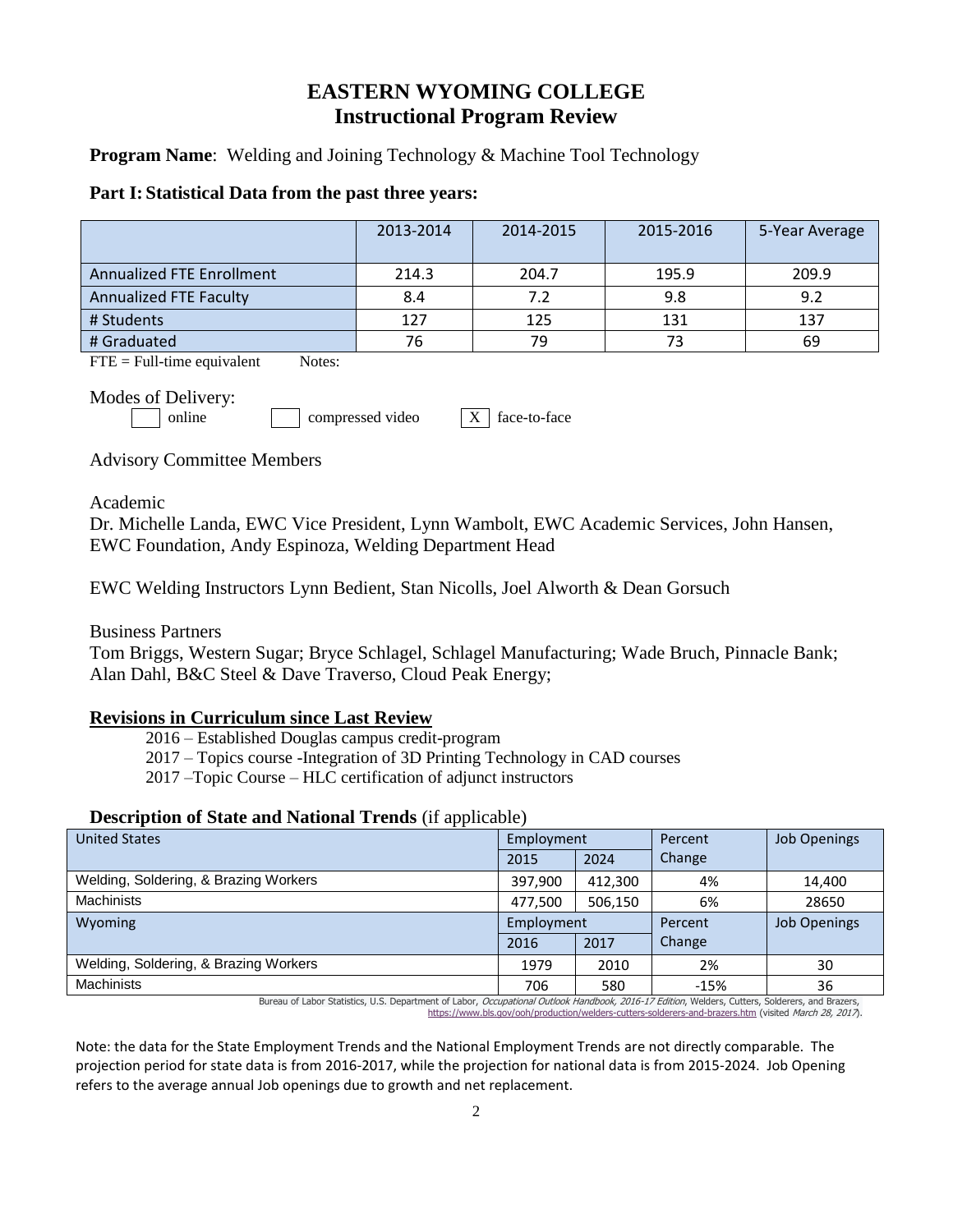| Location             | Pay    | <b>Year or Period</b> |          |          |          |          |
|----------------------|--------|-----------------------|----------|----------|----------|----------|
|                      | Period | 10%                   | 25%      | Median   | 75%      | 90%      |
| <b>United States</b> | Hourly | \$12.01               | \$14.51  | \$18.34  | \$21.94  | \$27.46  |
|                      | Yearlv | \$24.990              | \$30,180 | \$38,150 | \$45,640 | \$57,120 |
| Wyoming              | Hourly | \$15.90               | \$18.39  | \$26.09  | \$33.90  | \$40.68  |
|                      | Yearly | \$33,080              | \$40,330 | \$54,270 | 70.510   | \$84,620 |

#### **State and National Wages Welding, Soldering, & Brazing Workers**

United States Bureau of Labor Statistic – May 2015 Wyoming State Occupational Employment and Wage Estimate <https://www.bls.gov/ooh/production/welders-cutters-solderers-and-brazers.htm> (visited March 29, 2017).

#### **State and National Wages (Machinists**

| Location             | Pay    | <b>Year or Period</b> |          |          |          |          |
|----------------------|--------|-----------------------|----------|----------|----------|----------|
|                      | Period | 10%                   | 25%      | Median   | 75%      | 90%      |
| <b>United States</b> | Hourly | \$12.13               | \$15.38  | \$19.49  | \$24.40  | \$29.47  |
|                      | Yearly | \$25,230              | \$31,990 | \$40,550 | \$50,750 | \$61,290 |
| Wyoming              | Hourly | \$13.50               | \$17.55  | \$23.32  | \$28.38  | \$32.36  |
|                      | Yearly | \$28,270              | \$35,630 | \$43,510 | \$51,990 | \$61,920 |

United States Bureau of Labor Statistic – May 2015 Wyoming State Occupational Employment and Wage Estimate https://stats.bls.gov/oes/current/oes514041.htm#ind

Wage data are collected by each state through the Occupational Employment Statistics (OES) survey, conducted by the Bureau of Labor Statistics (BLS) at the U.S. Department of Labor. National wage estimates are developed by BLS. State and national occupation information is classified using the Standard Occupation Classification (SOC) system.

#### **Part II: Narrative Analysis**

#### **Description of Community Need:**

The major downturn in the Wyoming Economy has significantly impacted the Eastern Wyoming College Service Area. Declines in the Energy Extraction and Transportation fields have reduced the availability of employment opportunities in this state—which has had a direct impact on the employment outlook for students in the EWC Welding and Joining Technology (WJTK) program.

However, "Qualified" welders and machinists are still in high demand on a regional basis. Political changes at the national level are bolstering renewed confidence in the resurgence of the Coal and Oil industry in the Rocky Mountain region. Pipeline projects are on track in regional states of North Dakota, South Dakota and Nebraska.

While a significant number of EWC welding students have found employment in the mining, gas  $\&$ oil, and railroad industries – many of our students are anchored in the farm and ranch culture of Eastern Wyoming and Western Nebraska. They take their education back home where they apply their skills on a daily basis.

Despite more competition from newly established welding programs around the state, enrollment in the EWC Welding and Joining Technology (WJTK) program has held fairly steady, ranging between 125 and 131 for the past three years, compared to a five-year average of 137.

The decline of readily available jobs in the mining industry may actually account for the improvement in program graduation numbers, as fewer students are able to take their first-year of education to the coalmines for high-paying salaries. Graduation rates over the past three years have all surpassed the five-year average of 69.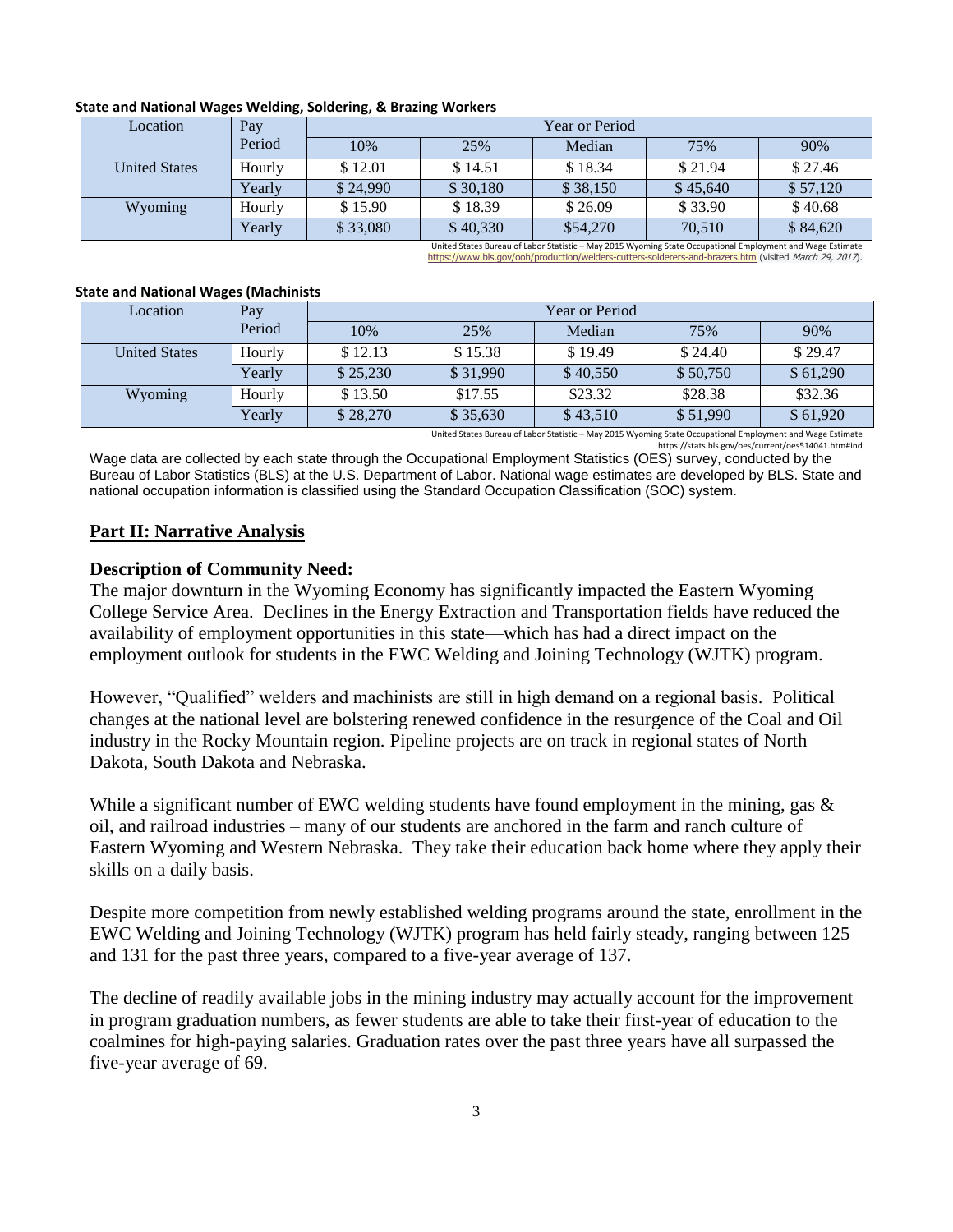In addition to traditional college course offerings, this program is a Certified American Welding Society Test Center.

In the past three years the AWS TEST CENTER has provided the following.

- 11 Prepare and bend tests sent to us from various companies.
- 7 Prepared by companies for us to bend only.
- 10 Pipe tests given bent at EWC for various companies.
- 24 plate tests given and bent at EWC for companies and individuals.
- 4 Test trainings at EWC for 30 hours.
- 2 Welder evaluations.

95% of the testing and training is for Companies 5% for individuals.

#### **Program impact on College Enrollment**

The Welding and Joining Technology program continues to be a key component of Eastern Wyoming College. With a five year, average of 200 Annual Full-Time Enrollment, welding and machining accounts for 9% of the college's total FTE. Offering an average of 275 credit hours per year – the WJTK program makes up almost 8% of the Annual Credit Hours offered by this institution.

#### **Assessment of Student Learning:**

Full-time degree/certificate seeking students continue to do well on their practical hands-on welding certifications, but written test results continue to disappoint. The average on the exit exam for certificate students hovers around the 70% mark. This has been the case for many years.

We feel the decision to schedule Technical Math and Technical Writing classes in the new Career Technology Center building has the potential to increase student success in General Education courses and could results in increase testing results.

However, we believe these dismal results stem from the fact that this testing has no impact on the students. Because it does not affect grades or graduation status, some students don't take the test seriously. Their poor results diminish the stronger scores of other students. Thus, we do not believe the overall average truly reflect the program's success.

In order to more accurate assessment student success – faculty members have drafted an outline for a "Comprehensive Exit Evaluation" that used the written scores as just one component. Other factors will include Performance Qualifications and Personal Strengths like attendance, attitude and dependability. Our plan is to take this proposed qualification tool to the WJTK Advisory Council for feedback before deciding to adopt it.

We would like to use the results of the Comprehensive Testing process to establish a "class ranking" structure. The results of this method of testing give a more rounded view of the student's true performance, attitude and skills. This information will be much more valuable on a transcript, job recommendation or scholarship request form, than just a percentage on a written test.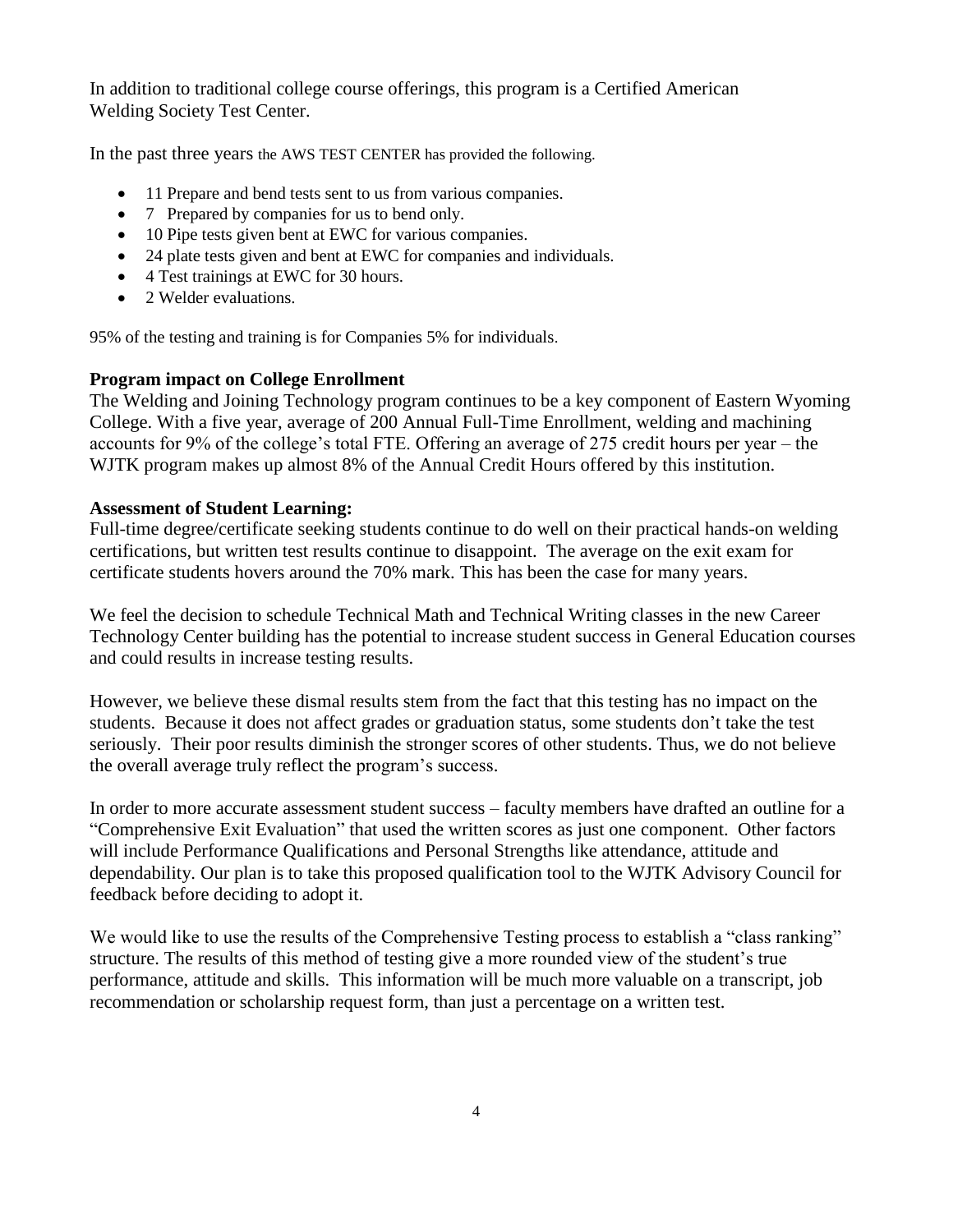#### **Third Certification Option**

We have also bantered about the idea of developing a third Certificate Option. There is a general consensus among the faculty that too many of our students simply are not prepared (or motivated) to earn the two-year AAS degree. Many do well their first year working towards a Welding Certificate, but have no interested in coming back to work toward the degree.

Others take advantage of the opportunity to complete their Machine Tool Technology Certificate in the second year but do not have the academic preparedness to complete the academic requirements for an AAS. They end up leaving our program with two certificates, but it can still be viewed negatively because of their failure to earn the AAS.

Even if they can't earn the AAS, second year students still take advanced welding and machining classes. Some may choose to come back to power through the AAS –but most simply take their certificate and leave for the job market. After two years at EWC many student only have a one-year certificate that doesn't fully represent the depth of training they actually received.

The best way we could increase retention is to offer a second-year alternative to the AAS track. If returning students have the opportunity to earn an "Advanced Welding" or "Fabrication" certificate – they will have spent a productive and useful second year and leaving with a more accurate recognition of the education they received.

We realize there are challenges in creating a new certificate (course revisions, financial aid consideration, and faculty workload concerns) but we believe it can be done with a minimum of additional equipment and material costs. The opportunity to keep those 10-12 students who have no intention to come back for year two would improve enrollment, as well as retention and completion rates. More importantly, it would give our students evidence of success as they enter an ever-more competitive job market.

Of course, through the advising process, we will strive to identify those students who are well suited for the AAS track. We recognize the value of a degree and for those who can handle it – but advising unprepared (or unmotivated) students in that direction only serves to cast a shadow of failure on the students – and on the program.

#### **Activities in Support of Student Recruitment and Retention:**

Our greatest tools for student recruitment and retention are our faculty. From day one, we immersed students in a culture of hard work, dependability and dedication to craft. Although students are assigned specific advisors, the reality is that all faculty know and work with almost every student. We communicate in and out of the classroom on a daily basis. Not every student successfully completes our program, but very few just slip away unnoticed.

Outstanding students are recognized and, whenever possible, rewarded with Departmental scholarships. Our faculty have contacts with Regional Industries that may provide part-time employment and internships in the fields of energy extraction and transportation,

We feel the decision to schedule Technical Math, Technical Writing and Freshman Foundations classes in the new Career Technology Center building has the potential to increase student success in General Education courses and could results in improved written test results.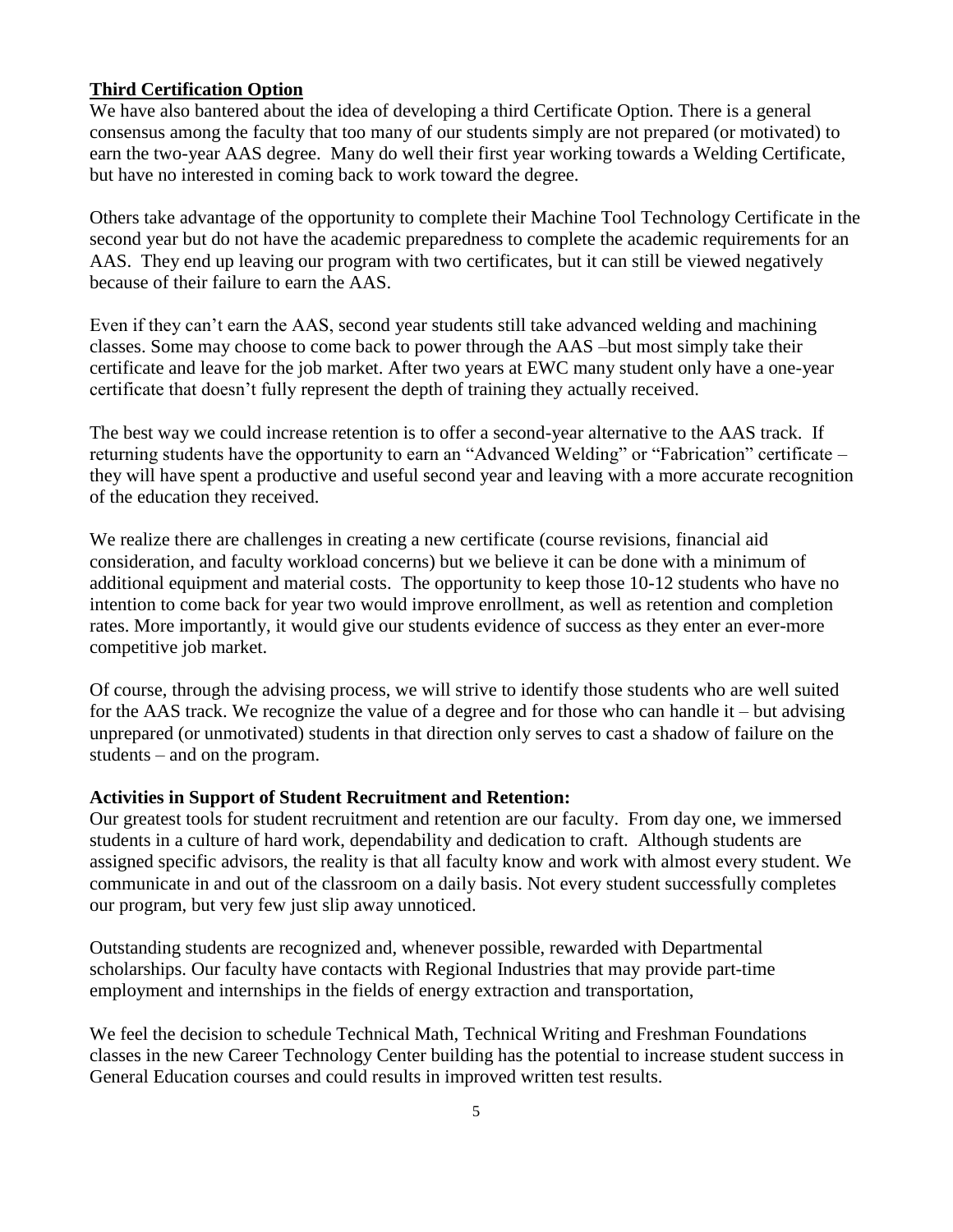Welding students traditionally have not taken advantage of college tutoring services, so we believe a logical step is to schedule dedicated tutoring services in the new building (perhaps using department work-study students) to provide academic assistance in a more comfortable and accepting atmosphere.

#### **Strengths of the Program and Faculty**

Students continue to do well in job applications, getting jobs, and proving themselves to be reliable employees once they have been hired. Historically, EWC students have performed well in competitions at the state and the national levels.

Our faculty continue to attend and successfully complete training and certification schools in welding and machine tooling around the country. The very nature of vocational education dictates that instructors have a real-world background in the fields they are teaching. Our students know their instructors have the experience to "talk the talk" and "walk-the-walk."

The program has built a strong reputation both regionally and nationally. The current faculty work well together as a team and substantially complement each other in and out of the classroom. Faculty members are well qualified with appropriate degrees, certifications, and industry experience.

#### **Douglas Welding Program**

The decision to establish a credit granting Welding program on the Douglas campus was never totally supported by the Welding faculty on the EWC campus. We questioned the wisdom of creating more competition among ourselves, when new and/or rejuvenating programs in Cheyenne, Scottsbluff and Sheridan are already challenging us. Of course, the fact that the Douglas program didn't produce the number of FTE that were expected made the decision to curtail that program obvious. While there may be occasional uses for the Douglas facility for Workforce Development training, EWC needs to commit fully to growing the program in our new CTEC home. The Torrington campus needs to be the top priority.

#### **Part III: Program Goals**

Our intentions are:

- $\triangleright$  To be the first place that industry looks for the finest trained and highest skilled workers.
- $\triangleright$  Maintain our reputation as the premier welding educational center in Wyoming by not losing site of the philosophies and techniques that have made us successful for over 30 years.
- Promote the opening of EWC's Career Technology Center as an opportunity to increase fulltime student enrollment, as well as Workforce Development offerings.
- $\triangleright$  Commit to participating more activity in student recruitment efforts.
- $\triangleright$  Prepare for increased enrollments by identifying potential new full-time and/or adjunct instructors.
- $\triangleright$  Work within budget and staffing limitations to address the changing technologies in the welding and machining fields.
- $\triangleright$  Begin planning for new programs and courses in a systematic and thoughtful manner.
- $\triangleright$  Carefully manage faculty/student ratios in shop classes to ensure quality instruction for all students.
- $\triangleright$  Enhance communications and coordination with the EWC Agriculture Program.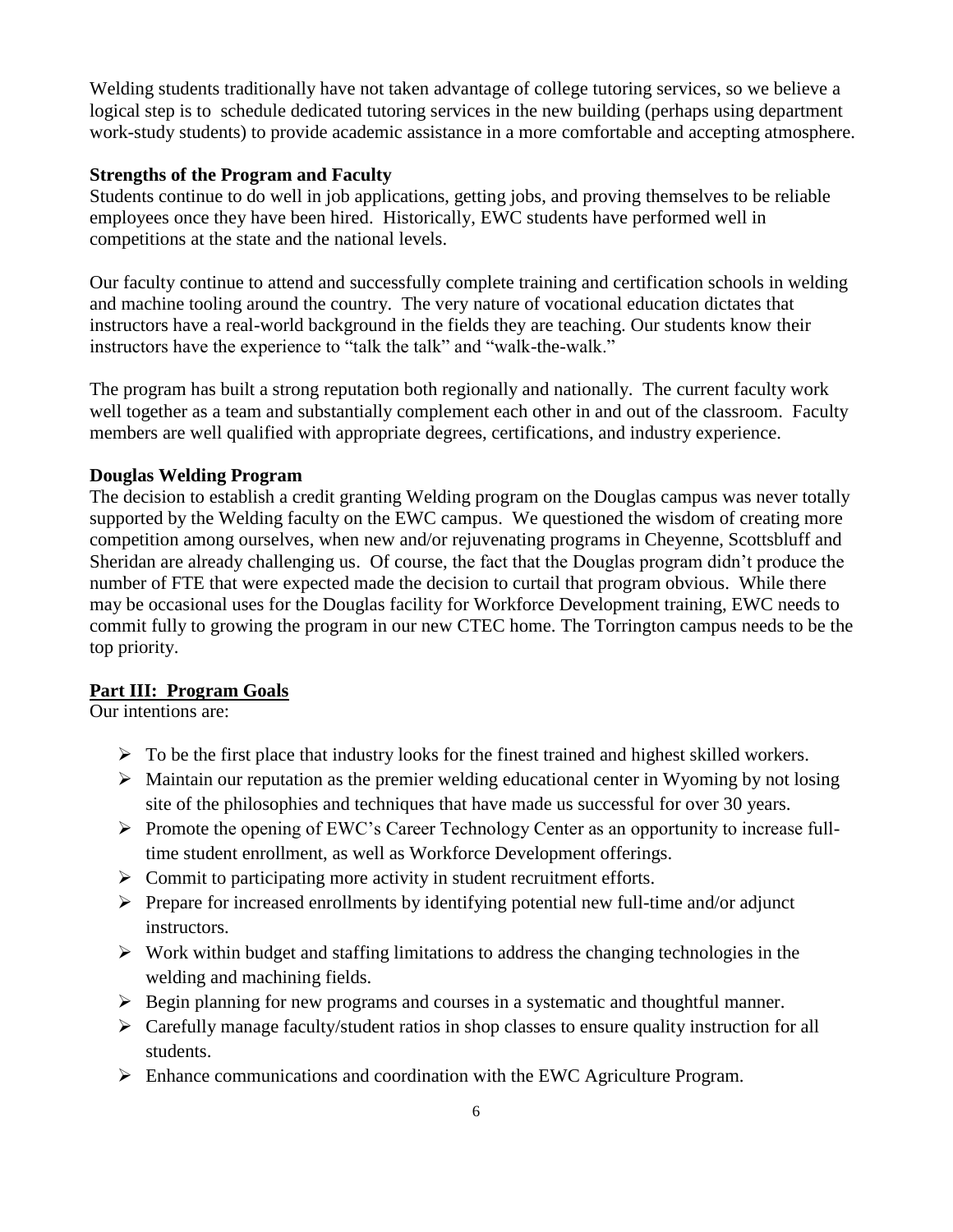#### **Advisory Committee Recommendations:**

Do not lose sight of what has brought the program to its current level:

- 1. Maintenance welding
- 2. Structural welding
- 3. Pipe welding

In response to industry requirements, move to more:

- 1. Automation
	- Computer Aided Cutting (CAC)
	- Robotic Welding
	- Fabrication

#### **Department Head Recommendations:**

There has been significant changes in personnel in the past two year, which has forced the members of the Department to redefine their roles and responsibilities. This will intensify next year with the opening of the Career and Technical Education Center.

The retirement of Leland Vetter in 2015, and the decision by Tim Anderson to leave EWC the following year, has created something of a leadership void. Fortunately, the faculty are professionals who choose to work together to protect the integrity of the program. While there has been very little disruption to the day-to-day functioning of the program – this could change as we move into CTEC.

I believe now is the time to be clearly define job descriptions and expectations. It should be spelled out openly so that everyone in the department knows who is responsible for what. Faculty carry fullteaching loads, in addition to other departmental responsibilities. The expectations to take on more duties will continue as pressure builds to grow the program and adapt to new techniques and technologies.

Stan Nicolls has managed the department clerical duties of budget management, ordering, inventory and shop maintenance. Lynn Bedient and Joel Allworth have worked together on academic concerns like scheduling, advising, program development and evaluation. In his first year, Dean Gorsuch has been busy completing this education and preparing for AWS certifications. He has proven to be a good fit for this department, bringing enthusiasm to the building.

The stellar reputation of this program has made recruitment simple in the past. The network of former students' has all but guaranteed near-full enrollment. However, we cannot rely on this in the future as more and more competition springs up around the area. Instructors will have to be actively involved in the recruitment process in order to continue the growth we have seen in the program. We already have a close working relationship with the EWC Recruiting Office and our instructors are always willing to represent the program on and off campus.

The opening of the new CTEC Building will provide a great recruiting tool, but along with it will come pressure to increase enrollment by introducing new technology and curriculum. There will be great temptation to innovate the entire program in the guise of keeping it relevant to today's workplace.

Poorly planned change could directly contradict the long-held philosophy that has made this the premier "Maintenance Welding" program in the region. We have intentionally avoided trends and fads, opting instead for a traditional "under the hood" approach where students are expected to learn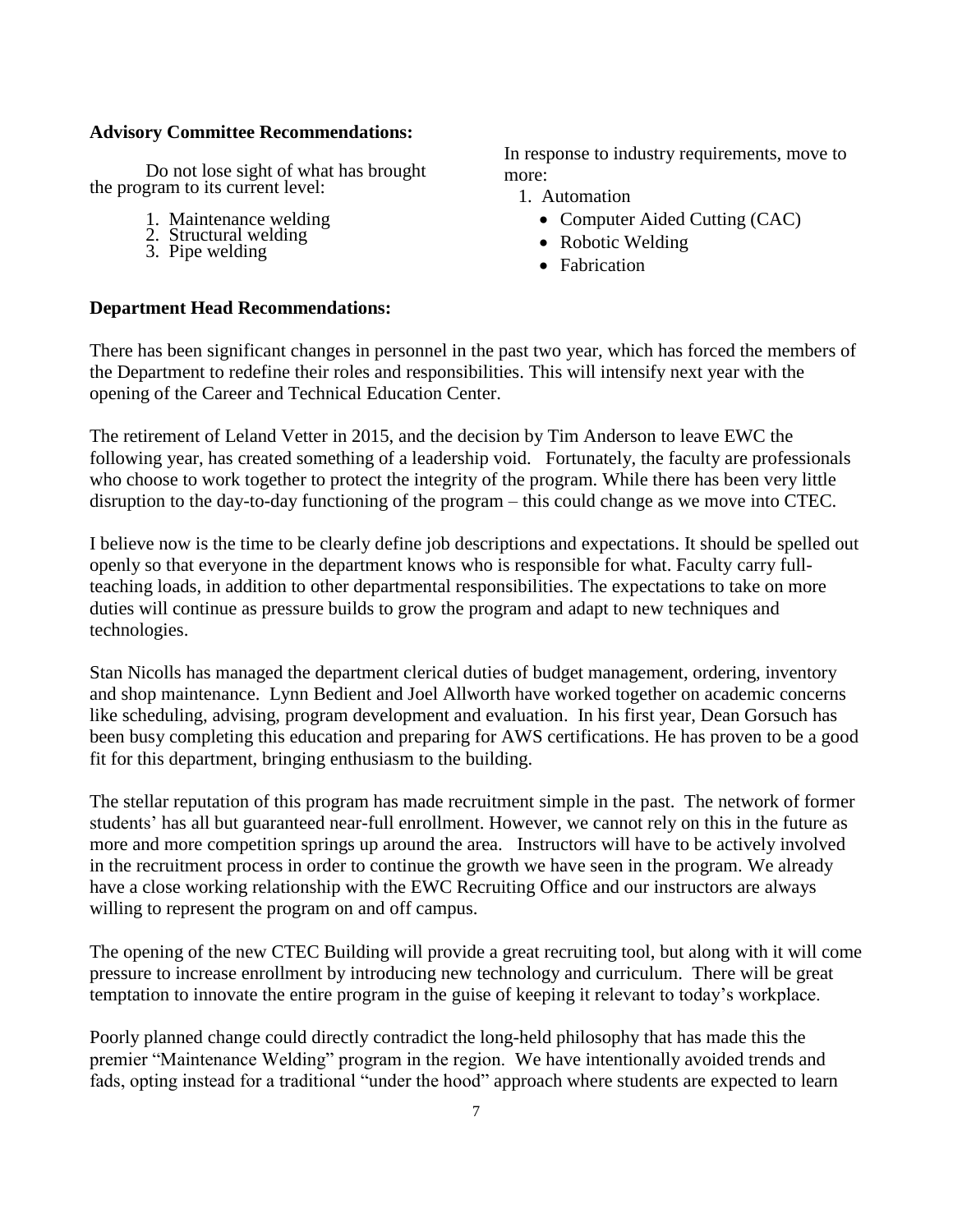the facts in the classroom, then refine and demonstrate their abilities in the shops. Just like in the workplace, we value and expect punctuality, reliability, efficiency and quality results.

We are prepared to handle the expected enrollment growth that should occur because of the new facility. By design, faculty are expected to teach any almost any course. The additional of a new Welding Shop gives us more work stations and added flexibility in scheduling – but it doesn't free up hours in the day.

Joel, Lynn and Dean are all overloaded, while Stan teaches over 20 credit hours a year in addition to his other departmental roles. I hope that the new Vocational Technology Instructor will be able to fill in some of the teaching gaps for both the Welding/Machining and Ag programs.

If the machining program is to grow, we will need to find a highly qualified machine fabrication instructor, which could free up current faculty to teach additional welding courses. If possible, we should develop a pool of reliable adjunct instructors. The physical addition of more shop space will not be of great benefit if we don't have the faculty to teach more classes.

I think it is paramount that we continue to nurture the industry/company contacts that have already been established – while seeking out new companies throughout the EWC service area. The Welding Trailer could be used strategically to provide the training throughout eastern Wyoming. I would like to see the expansion of community programs in the welding area because instructors will need to continue working on AWS certifications and keeping up with the latest changes in their field.

#### **Specific Departmental Recommendations:**

- 1. Meet as a department on a regular basis to discussed questions or concerns, and to schedule and plan as necessary.
- 2. Develop strong lines of communication in order to enable each member of the department to do their job in the most organized and efficient manner.
- 3. Explore new curriculum directions while still valuing the strong fundamental programs that we currently have. In support of the advisory council recommendations, we need to look at technology and innovation including robotics, computer aided cutting, and emerging technologies.
- 4. Establish the "Comprehensive Student Evaluation" tool.
- 5. Recruit and support adjunct instructors to help us expand into some of these other areas.
- 6. Plan for the expansion of the Machining Program by hiring a highly qualified Machine Tool Technology instructor with a background in CNC.
- 7. Explore the process for developing a third certificate program
- 8. Manage the logistics of the move into the new CTEC facility. The first year will be an exercise in adaptation and adjustments. We will need to be flexible and cooperative as all the EWC vocational programs come together under one roof.